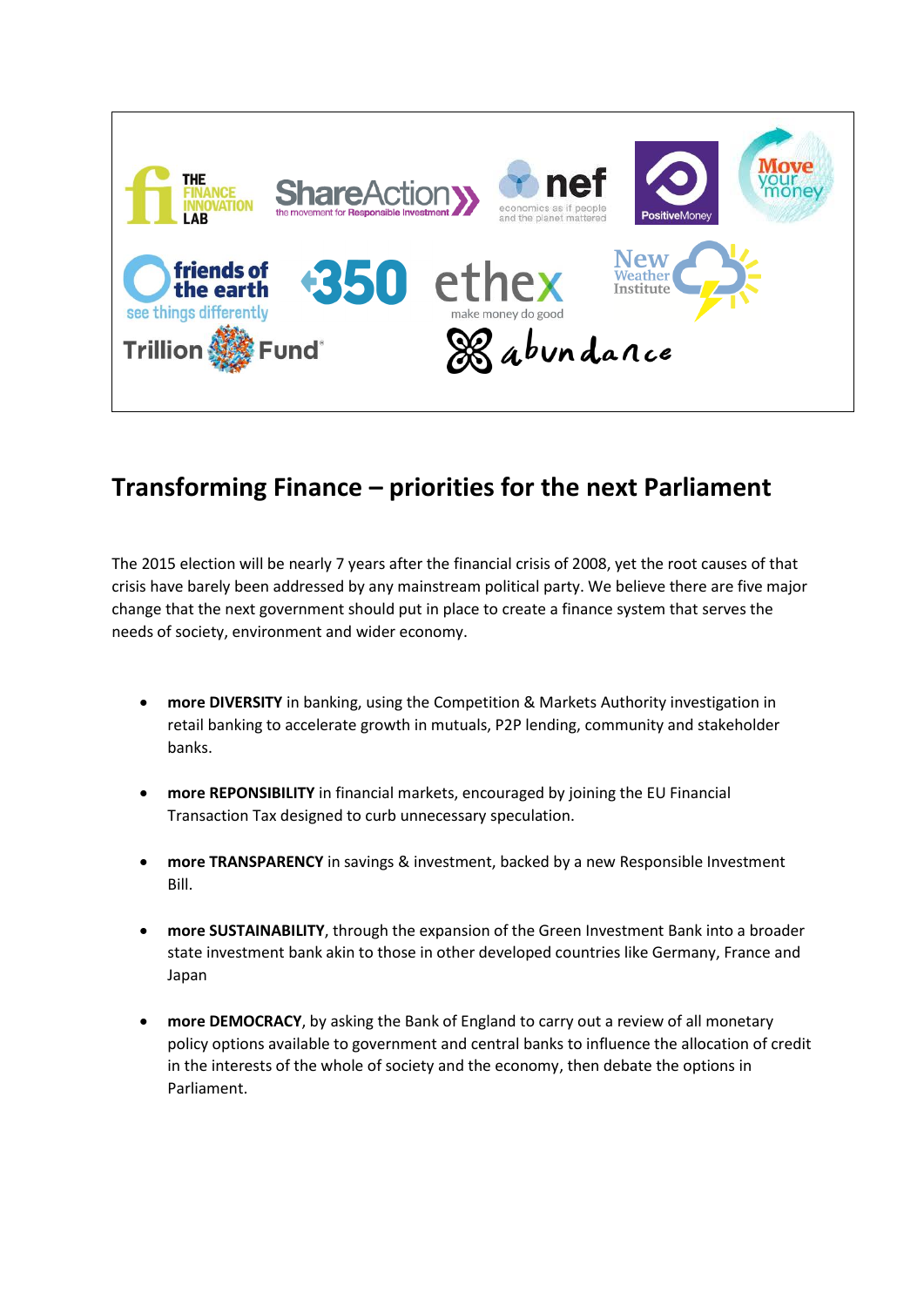#### **DIVERSITY**

**Ensure the new Competition and Markets Authority investigation into retail banking is tasked to specifically promote greater diversity in the finance sector including more mutuals, local banks, credit unions, peer to peer finance, community finance institutions and opening up the payment system.**

This investigation should be completed before allowing any government stakes in RBS to be sold back to the private sector, allowing consideration of the use of those assets to accelerate diversity in the banking sector, as well as the removal of policy barriers for new entrants and business models other than the multinational High Street banks. It should consider options for reconfiguring the nation's branch network to adapt to online banking while leaving universal physical access to all sections of society.

Unlike many other major economies, the UK currently has no local banks to speak of and a very small community finance sector. There are also large numbers of people who do not have access to basic banking services. The government should help capitalise and create the central infrastructure that start-up local banks could plug into to gain economies of scale (e.g. access to the payment systems). Public authorities should not be restricted from placing deposits in financial institutions that do not hold AAA credit rating, if other local economic benefits can be demonstrated. A general moratorium on branch closures should be imposed until the review is concluded.

#### **RESPONSIBILITY**

## **The UK should immediately sign up to the European Financial Transaction Tax, in order to help reduce some of the unnecessary speculative trading of financial assets.**

The dominant culture of short termism in financial markets is one of the root causes behind the misallocation of capital, whether it is overvaluation of fossil fuel stocks, periodic asset and property price bubbles or instability caused by high frequency trading. Given the City of London's dominant position in European markets, participation of the UK in the FTT would make it a more effective global policy and give confidence to other markets such as the US to introduce similar measures. The FTT would also be in the interests of pension investors, as it would mean more attention paid by asset managers to long term prospects of their holdings and reduce costly, often hidden, fees for excessive trading.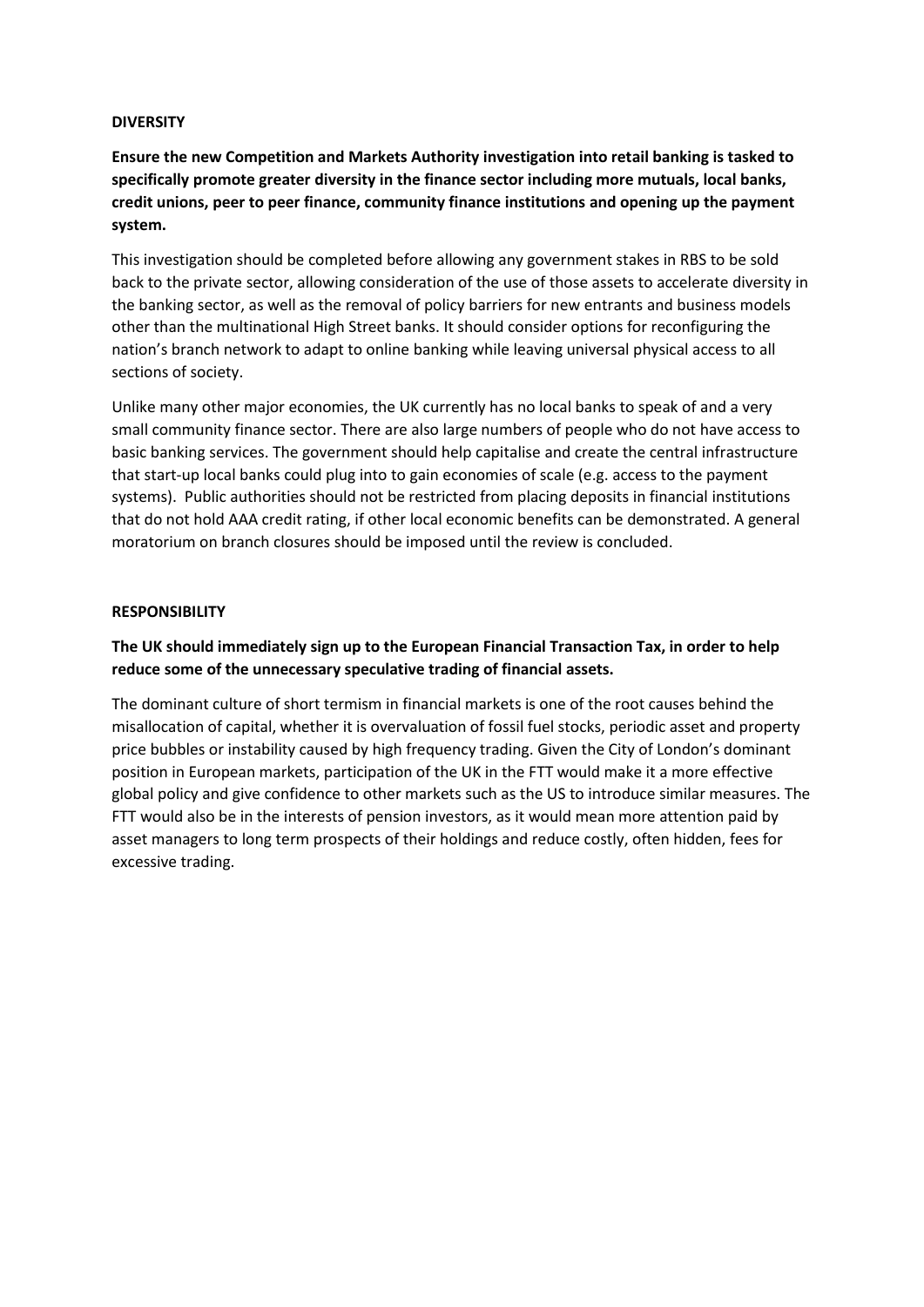#### **TRANSPARENCY**

**Bring forward a Responsible Investment Bill to impose clear duties on professional investors to act responsibly in savers' long-term interests, and to guarantee savers basic rights to scrutinise decisions made on their behalf. The FCA should work with industry and consumer groups to develop a simple method of showing savers with banks and other deposit-taking institutions how their money is being used.**

The introduction of automatic enrolment will see up to 10 million more workers joining the UK's private pensions system. With the retirement incomes of the UK's working population at stake, it is crucial that capital market are equipped to deliver sustainable returns over many decades.

The challenges of environmental sustainability and social inequality have profound implications for savers' quality of life and financial security. But currently, the absence of sufficient incentives to act in savers' long term interests means that these long-term consideration are frequently overlooked. In advance of the financial crisis in 2008, fund managers were complicit in encouraging banks to take excessive risks to push up returns. And the market value of fossil fuel companies takes no account of the potential implications of climate change.

Two key factors are driving this market dysfunction. Funds regularly misinterpret their fiduciary duties as requiring an exclusive focus on profit each quarter. And the opportunities for savers to hold them account for their decisions are limited.

The Bill proposed would impose clear legal duties on all those managing savers' money to act responsibly in their long term interests. It would give savers guaranteed rights to scrutinise decisions made on their behalf, with rights to information and participation in the development and application of fund policies. (It should also provide governance structures to ensure there are no conflicts of interest between the saver and the different agents investing, or advising on the management of their money.)

#### **SUSTAINABILITY**

# **Establish a state-backed British Investment Bank, with full borrowing powers from the outset, along the lines of Germany's KfW. This could be created by expanding the remit and powers of the Green Investment Bank.**

In 2010, all parties entered the election supporting the creation of a Green Investment Bank. However, the institution that has been created lacks important features of the sorts of a state backed investment banks that most other developed countries have in their financial system. The GIB needs to become a fully-fledged state bank, with the ability to make long term investment decisions and lend to infrastructure projects which have social value, but short term returns lower than private banks will accept. To do this the remit needs to be expanded, the powers should include ability to borrow from capital markets, and the scale of the institution needs to be placed on a trajectory that is comparable to KfW, which is the second largest bank in Germany. Finally, the UK needs to review the rules governing public accounts so they are in line with other countries in the OECD when handling the balance sheets of state backed banks.